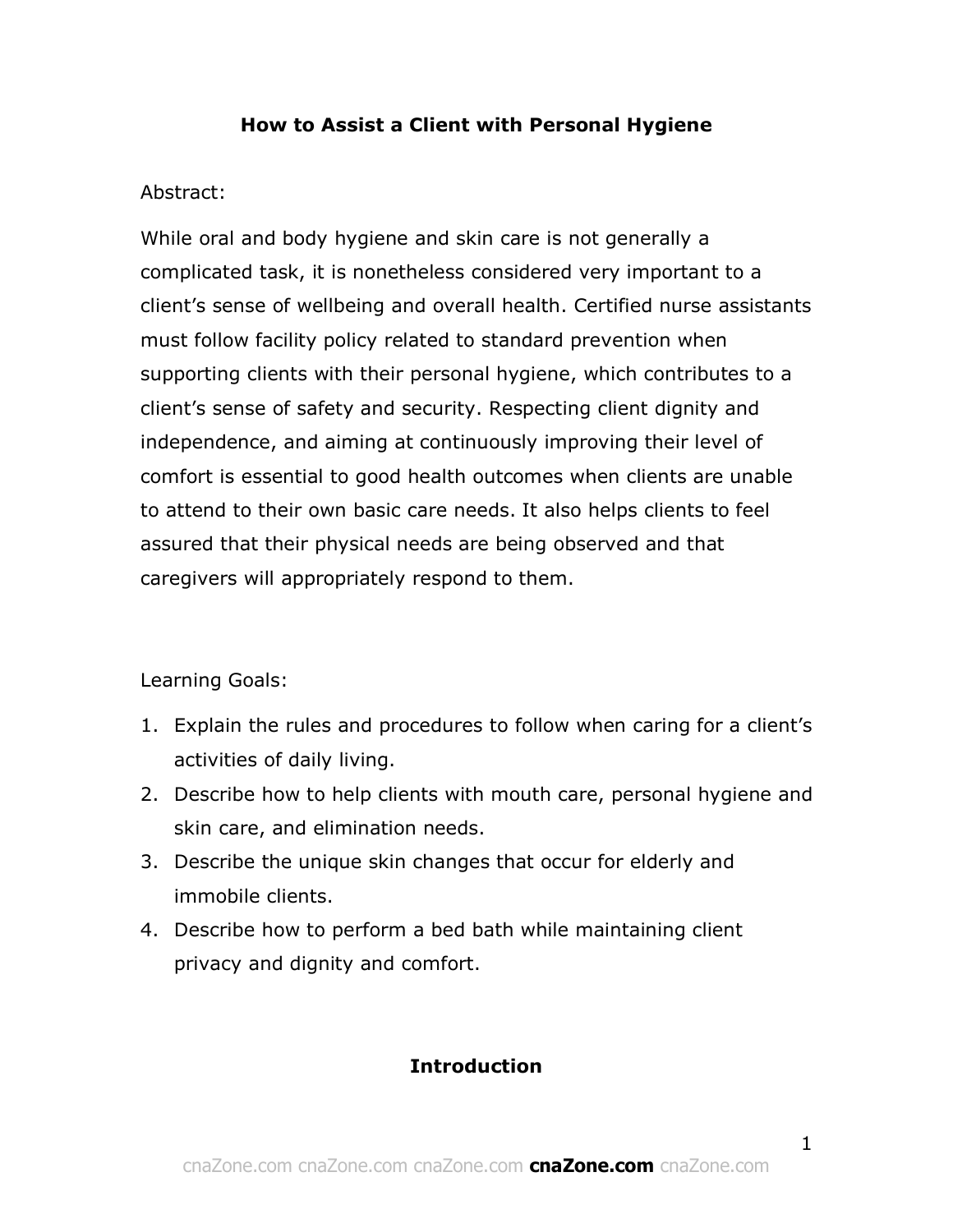Helping clients with their mouth care, personal hygiene and skin care, and elimination will often be the responsibility of the certified nursing assistant (CNA). This will include information and instruction that will guide the CNA in helping the client wash themselves, complete personal hygiene and skin care, with mouth care, with elimination, and other aspects of personal hygiene and grooming. It may also involve the CNA delivering the care for clients when they cannot care for themselves.

#### **Standard Prevention**

The first and most important rule the CNA must follow when helping clients with mouth care, personal hygiene and skin care, or elimination is to always wash the hands and put on disposable gloves before starting any procedure, except those procedures that are approved by the health facility that can be done without the application of gloves.

These tasks are not complicated but they are very important. Good standard prevention practices by the CNA when supporting clients with their personal hygiene needs helps them maintain a sense of safety and security during routines aimed at respecting their dignity and independence, and improving their level of comfort. Assisting clients with personal hygiene or performing these basic tasks for them, while following standard prevention and safety rules when they are unable to care for themselves, helps clients feel assured that their basic needs are understood and being met.

#### **Oral Hygiene**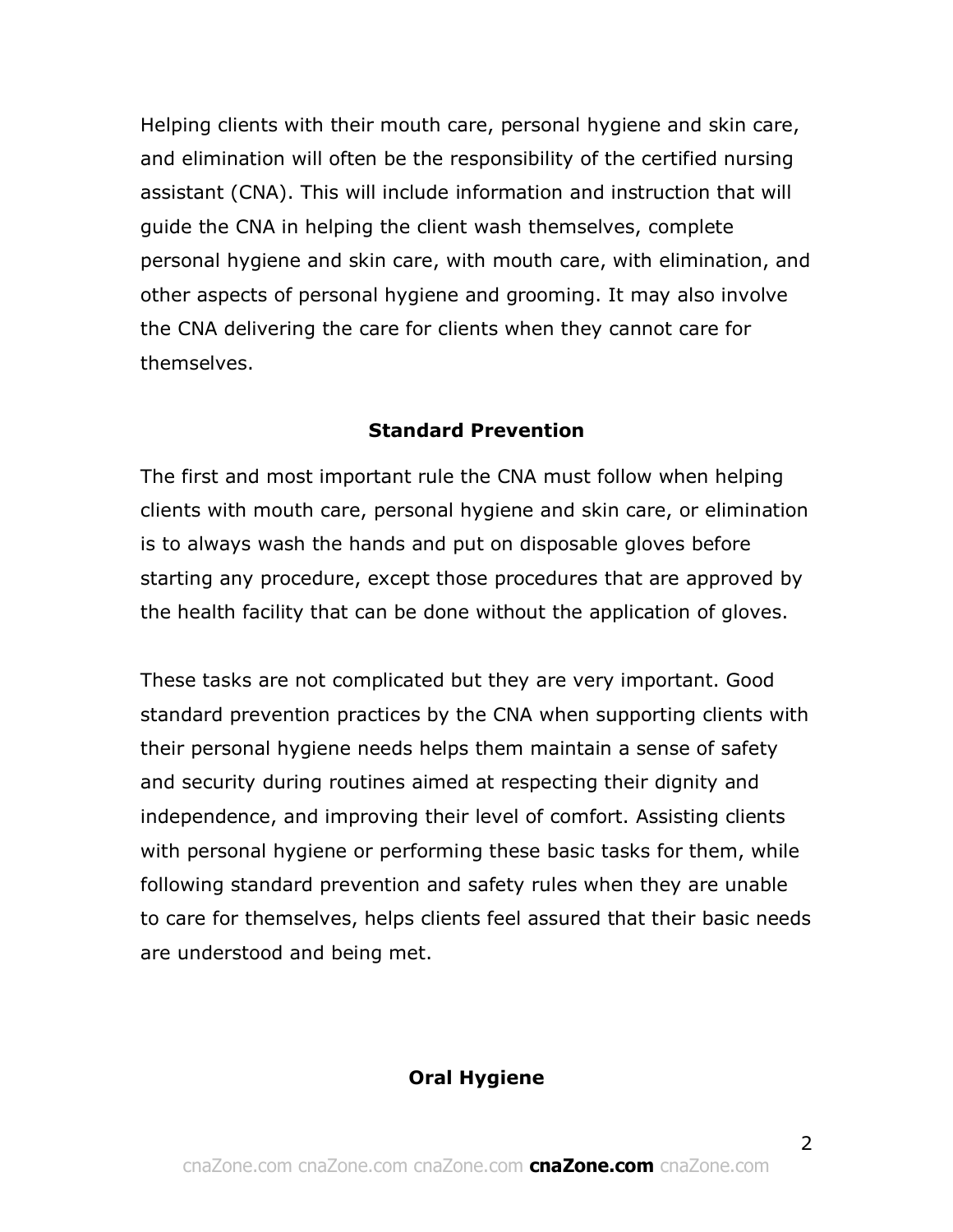The anatomy and physiology of the oral cavity, commonly called the mouth, should be briefly reviewed before discussing safe and appropriate oral hygiene and mouth care.

The mouth has several important structures and functions and contains the tongue, the lips, the teeth, and the openings to the salivary glands. The posterior areas of the mouth connects to the pharynx, which is the first section of the digestive tract. The mouth also connects with the trachea, which is the first section of the respiratory tract.

The primary functions of the oral cavity and its structures are digestion, speech and respiration.

### **Digestion**

The teeth break food down into manageable pieces. The salivary glands lubricate the food bolus so it is easy to swallow and they also produce digestive juices that help to break food down into nutrients that can be absorbed in the stomach and bowel.

The tongue also helps move the food into the pharynx before swallowing and passing the food bolus along through the esophagus where it is propelled toward the stomach.

# **Speech**

The lips and the tongue assist in the formation of speech.

# **Respiration**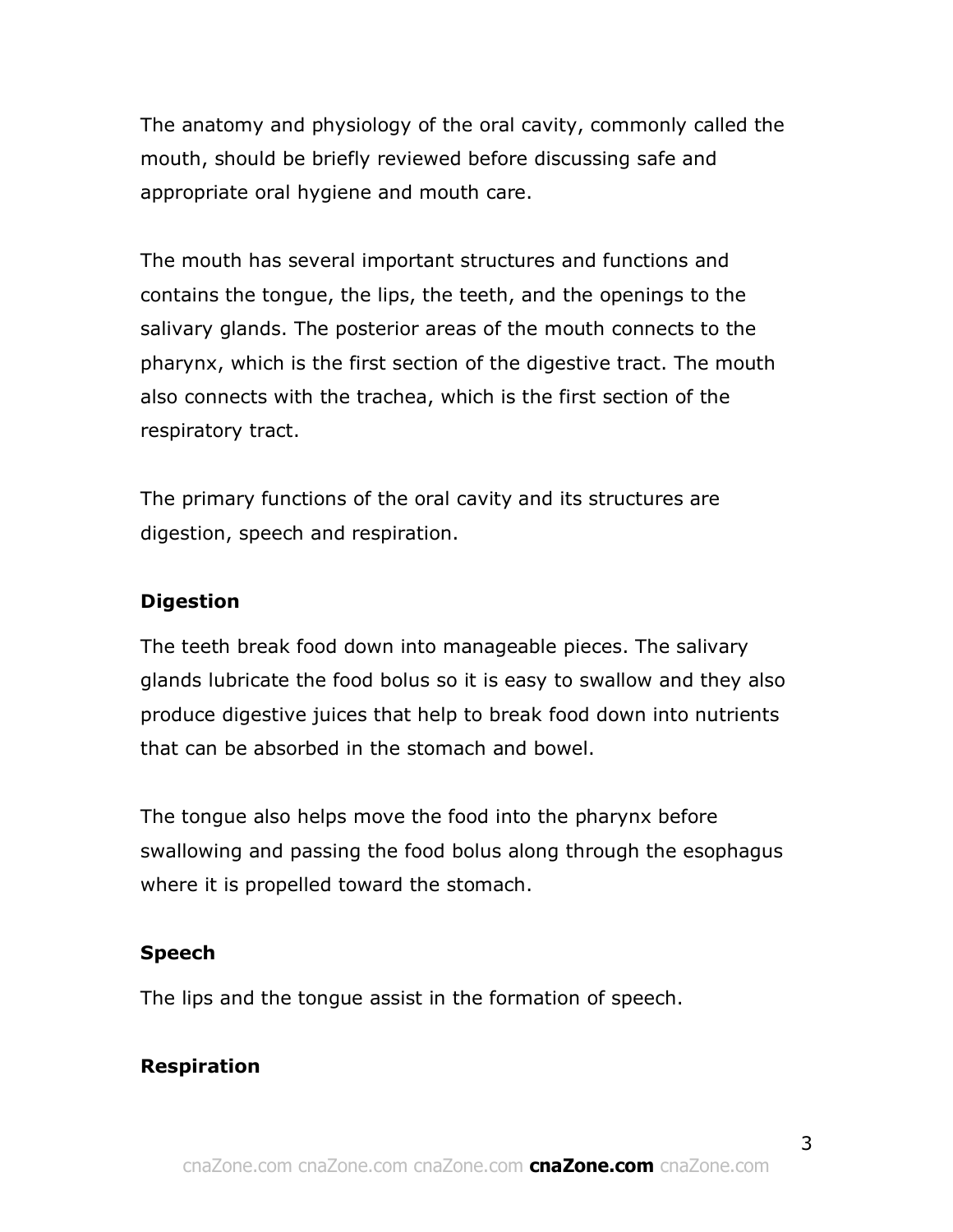The oral cavity is technically the first section of the respiratory tract as it connects with the trachea (commonly called the windpipe), a short, muscular tube that intersects with the bronchial tubes that lead to the lungs. Although the oral cavity is essentially a passive structure, the contact of air with the warm, moist environment of the mouth helps protect the lower respiratory passages and the lungs from cold and it helps humidify air that is going to the lungs.

The condition of the gums, teeth, and mouth is extremely important to a person's health. Poor oral hygiene has been associated with an increased risk for developing pneumonia, as well as heart disease and other medical conditions.

### **Maintaining Oral Health**

Drinking, eating, and communicating are dependent on the integrity of these structures. Poor oral hygiene and poor dentition will impact a client's ability to eat, which also affects a client's nutritional status. Poor gum, teeth, and mouth conditions can make swallowing difficult or painful. Aspiration of food or liquids may occur.

The production of saliva, which provides an important defense against infection, may be decreased. Xerostomia (dry mouth) may develop. Xerostomia is uncomfortable and may lead to other oral/dental problems.

Dental pain caused by dental caries (tooth decay) can interfere with eating and nutrition. A client may limit his or her social interaction due to speech difficulties or because of embarrassment from missing teeth or halitosis (bad breath).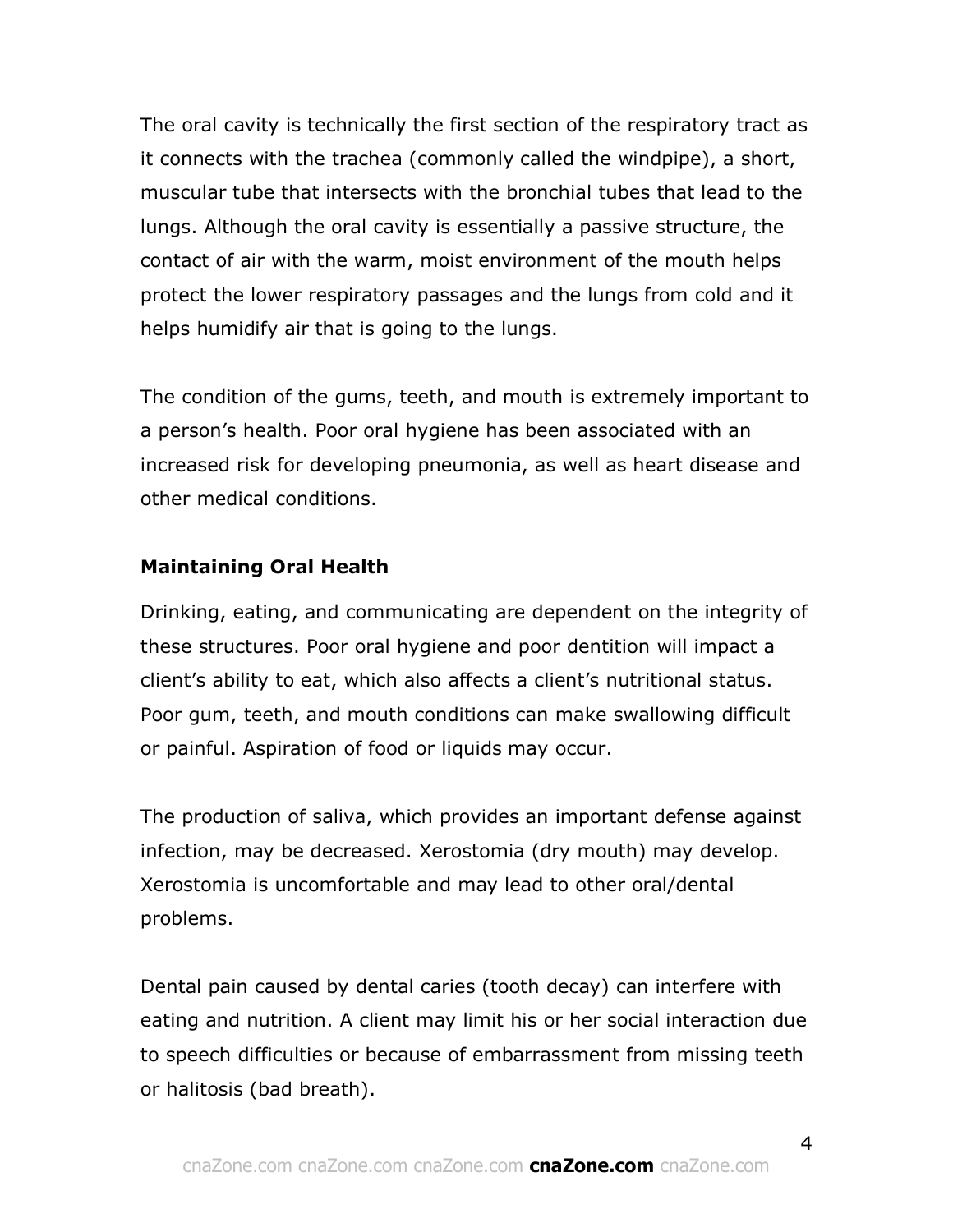A healthy mouth should be free from chronic pain, lesions, infections, gum disease, tooth decay and tooth loss, or other conditions that affect eating, drinking, nutrition, or speech. CNAs will be caring for many clients who have or at risk of oral hygiene problems or dental problems.

Clients especially at risk for oral hygiene or dental problems include those diagnosed with medical conditions and requiring certain treatments, as well as the elderly.

### *Elderly*

Many older adults have missing teeth or do not have teeth. The gums shrink as people age, increasing the risk for dental caries, and the salivary glands produce much less saliva and this causes dry mouth. Older adults may also have physical disabilities or coordination and/or eyesight issues that prevent them from doing their own oral hygiene care.

### *Medical Conditions*

Diabetes, certain types of cancer, dehydration, human immunodeficiency virus (HIV) and other types of chronic infections, radiotherapy treatment for cancer, or any disease that depresses the immune system can affect the health of the oral cavity and increase the risk for oral infections.

### *Medications*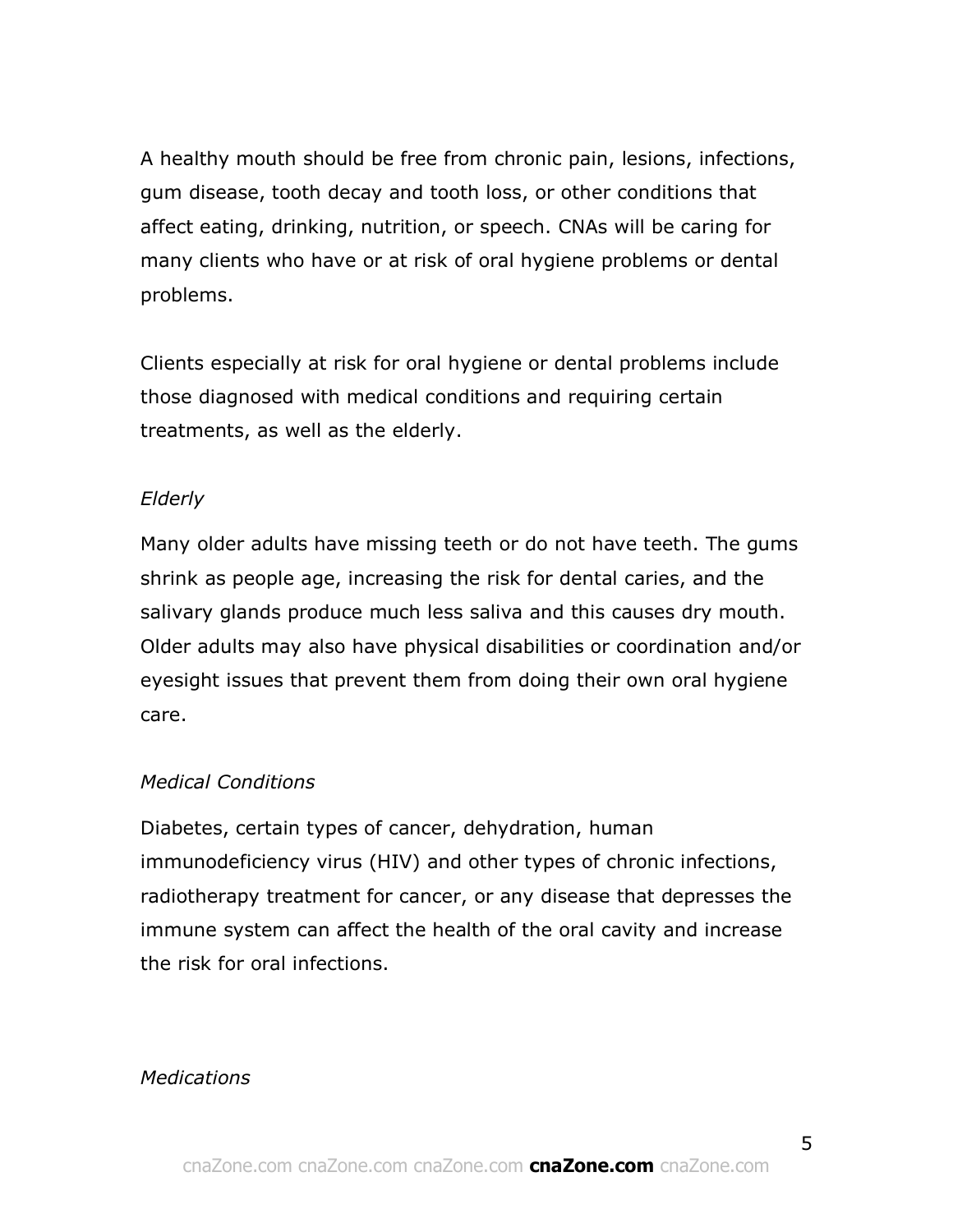There are many commonly used medications that can affect the health of the oral cavity. Antibiotic, anticonvulsant, antidepressant, antiemetic, and antihypertensive medications can all decrease the production of saliva. Chemotherapy suppresses the immune system and increases the risk for oral infections, and oxygen can dry out the oral mucosa.

### *Mental Health*

Clients who have serious mental health problems may be unaware of the need for daily oral hygiene care or be unable to perform it. Clients who are severely depressed may deliberately neglect performing oral care such as brushing and flossing.

# *Physical Disabilities*

There are many physical disabilities that can affect oral hygiene or dental health. Perhaps the most common is the client who has had a cerebrovascular accident (CVA), often referred to as a stroke. Stroke victims frequently suffer from paralysis and cannot perform self-care. In addition, many stroke victims suffer from dysphagia (difficulty swallowing), a condition that places the client at risk for aspiration.

# *Alterations in Consciousness*

Clients who have a significant alteration in consciousness, such as those who are comatose and are being mechanically ventilated, obviously cannot perform oral self-care. Many clients who are unconscious also mouth breath and this can cause oral hygiene problems.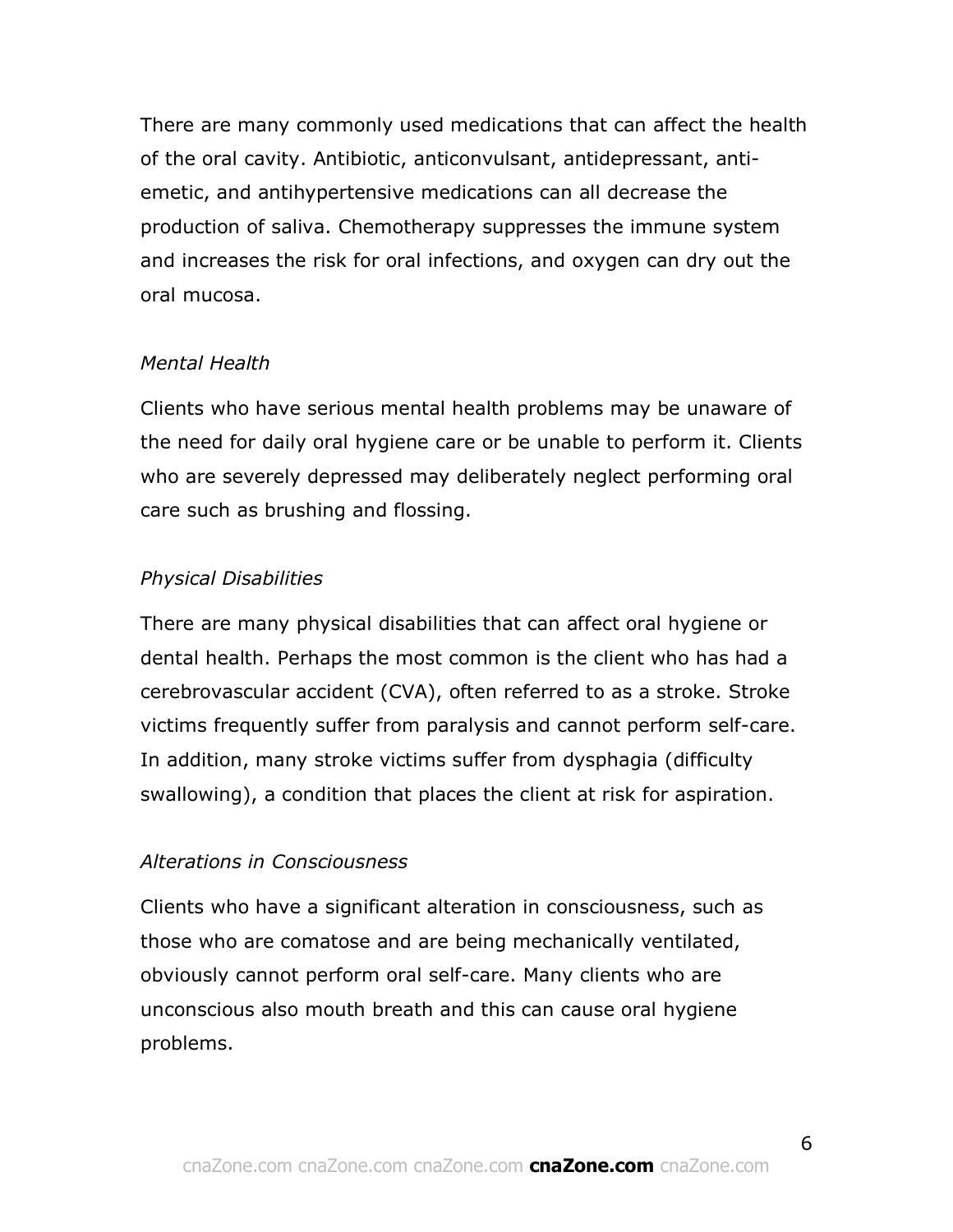These risk factors can be isolated or a client may have several or all of them. However, each risk factor can be a significant contributor to poor oral and dental health and they are likely to be present in many of the clients requiring care.

### **Steps to Provide Mouth Care**

Performing mouth care and helping clients perform mouth care is an important part of a CNAs responsibilities. People who are ill often need greater attention to oral hygiene than they normally might. They may be dehydrated, they may mouth breath, or they may be taking a medication that causes a dry mouth or a bad taste aside from the health risks associated with poor oral hygiene and dental health.

Good mouth care is important for several reasons. Without good mouth care, the client's mouth will be dry and unpleasant, lips and tongue may crack and bleed, appetite may be affected, and dignity and self-image will be affected. Before giving oral hygiene, the CNA should always check the client's chart to determine if he or she is allowed to have food or liquids. Some clients have medical conditions that make swallowing food or liquids undesirable or even dangerous and contraindicated, and, if so, the CNA will see the letters *NPO* (which is an abbreviation for a Latin phrase that means "nothing by mouth") on the client's chart.

If the client has an NPO order the CNA should make sure to not swallow any liquids, mouthwash, or toothpaste when providing mouth care. The CNA should also be familiar with situations in which the client may be NPO. These are detailed in Table 1, but these situations are not absolute. In some healthcare facilities, a physician may want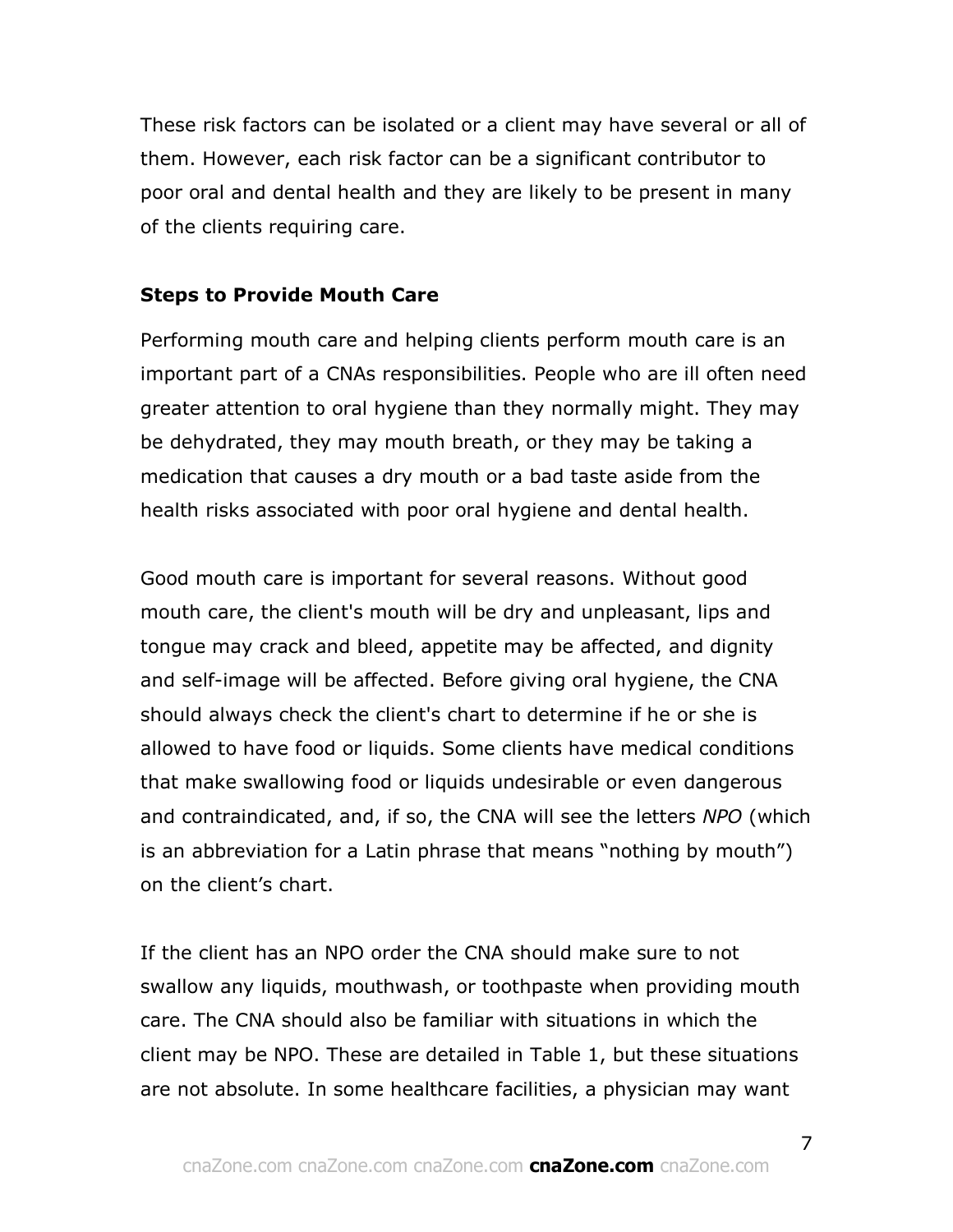the client to abstain from drinking and eating before a procedure but other physicians may not. If the CNA is uncertain, or thinks NPO status may be required, the CNA should ask an immediate supervisor for clarification.

**Table 1: Conditions or Procedures Requiring NPO Status**

**Pre-operative clients Post-operative clients Bowel obstruction Placement of a PEG tube (Usually) Before certain procedures Clients who are on aspiration precautions Clients who have recently had a stroke**

The CNA should also check to see if a client is on *aspiration precautions* before performing mouth care. CNAs should be familiar with aspiration precautions (which are not be reviewed here). If a client needs greater attention to oral hygiene and can perform it without assistance, the CNAs responsibility will be to provide him or her with mouthwash, toothpaste, towels, and any other supplies, and to determine how much assistance the client needs. For other clients, oral hygiene will need to be done for them.

# **Conscious Client and Oral Hygiene**

The procedure for providing oral hygiene is relatively simple and does not take a long time to complete.

- Wash the hands.
- Apply disposable gloves.
- Identify the client by checking his or her name band.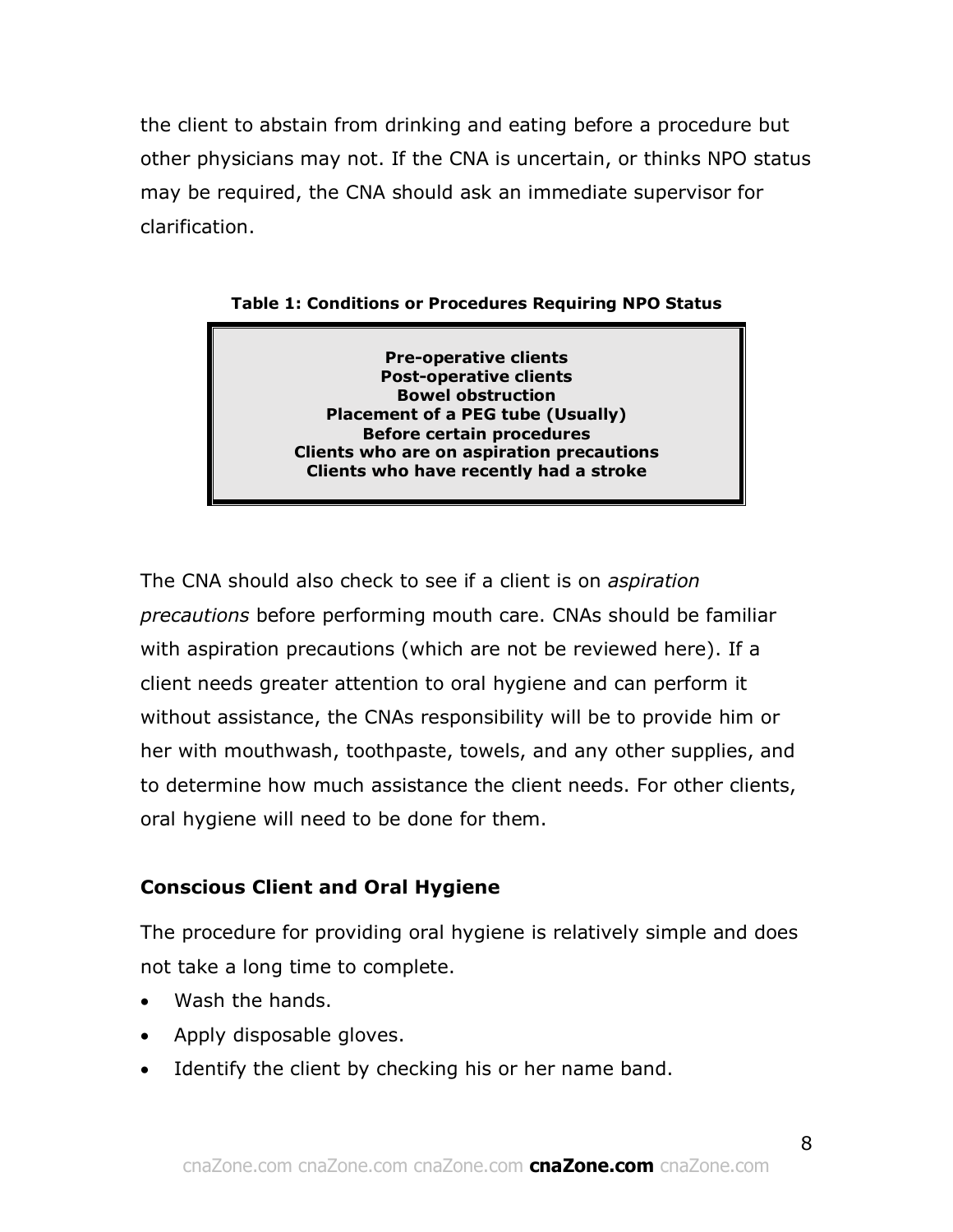- Inform the client that oral hygiene will be given and obtain the client's agreement for the procedure.
- Spread a towel across the client's chest in order to keep the client dry.
- Offer the client a glass of water or mouthwash/water mix. Instruct the client to rinse and spit.
- Put toothpaste on the toothbrush. If the client is able to do so, let the client do the tooth brushing. If the client is unable to brush the teeth, the CNA will need to do it.
- After brushing is completed instruct the client to rinse and spit.
- Offer dental floss to the client. If the client is unable to use the floss, the CNA will need to perform this task.
- After flossing have the client rinse and spit again.
- Offer mouthwash if this is allowed.
- Offer a lip moisturizer if needed.

# **Unconscious Client and Oral Hygiene**

Oral hygiene is perhaps more important if the client is unconscious. This procedure is identical to the procedure of providing oral hygiene for a client who is conscious, but there are some differences. Each healthcare facility should have a policy or a standard of care that describes how oral hygiene should be done and how often it should be performed in clients who are unconscious. However, for the unconscious client it is safe to say that oral hygiene - minus brushing and flossing - should be performed several times a day and perhaps as often as every two hours.

Mouth care for unconscious patients may be as simple as swabbing the client's mouth to keep it moist, applying a moisturizer to the client's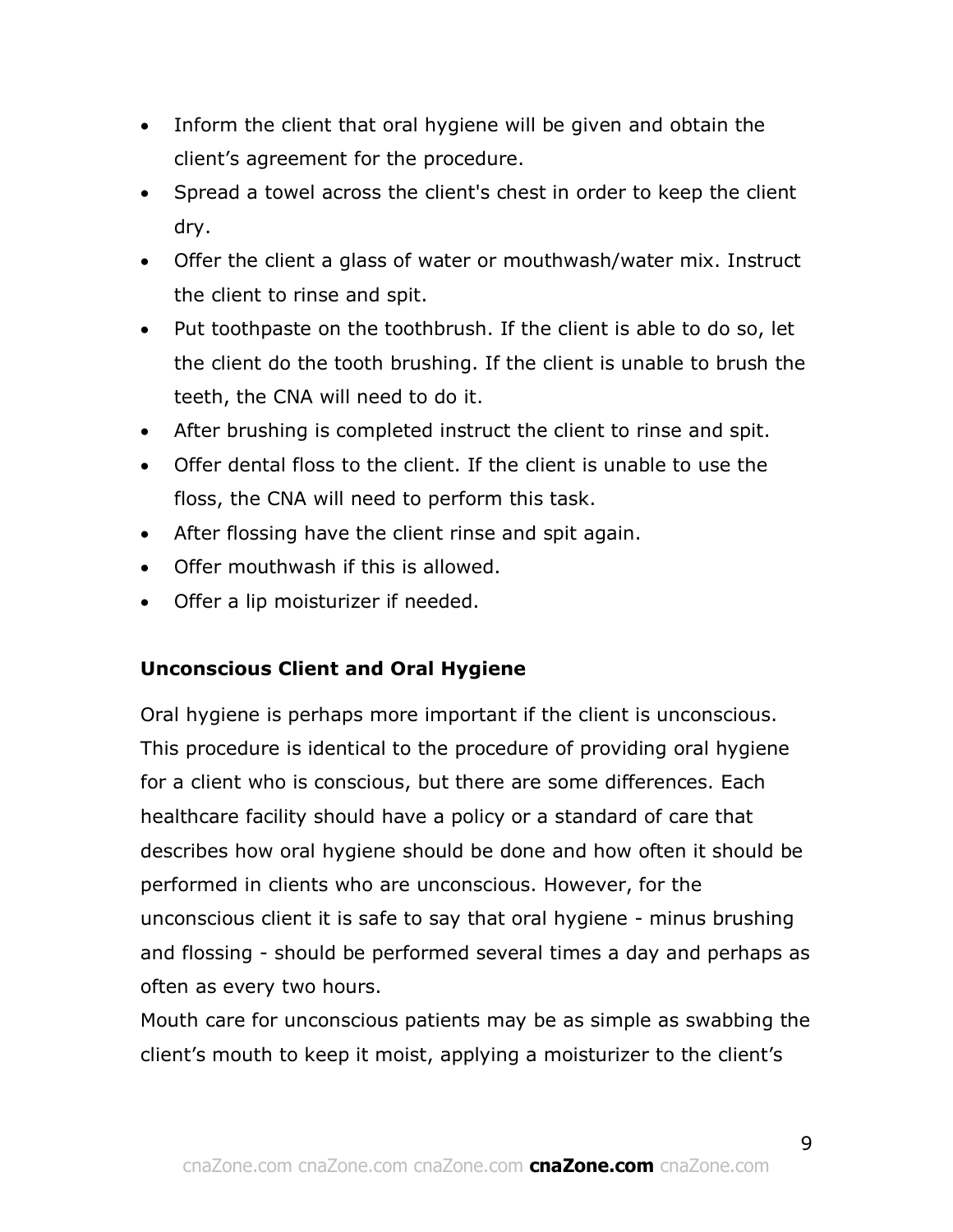lips and then performing more complete mouth care once or twice a day. The procedure is as follows.

- Wash the hands.
- Apply disposable gloves.
- Identify the client by checking his or her name band.
- Lift the head of the bed to approximately a 45-degree angle.
- Gently turn the client's head to one side and place a towel under the head. Place another towel on the client's chest immediately below the chin.
- Place an emesis basin directly under the client's chin.
- Gently open the client's mouth by pulling down on the chin (do not insert fingers into the client's mouth to force opening the mouth).
- Brush and floss the teeth.
- Take a mouth swab and carefully and gently wipe the mouth and the tongue.
- Apply a moisturizer to the client's lips.

# **Cleaning Dentures**

Cleaning the client's dentures should be done as follows.

- Wash the hands.
- Put on disposable gloves.
- Identify the client by checking his or her name band.
- Inform the client that his or her dentures will be cleaned and obtain the client's permission to do so.
- Remove the client's dentures or have the client remove them. Place the dentures in an emesis basin that is lined with a paper towel.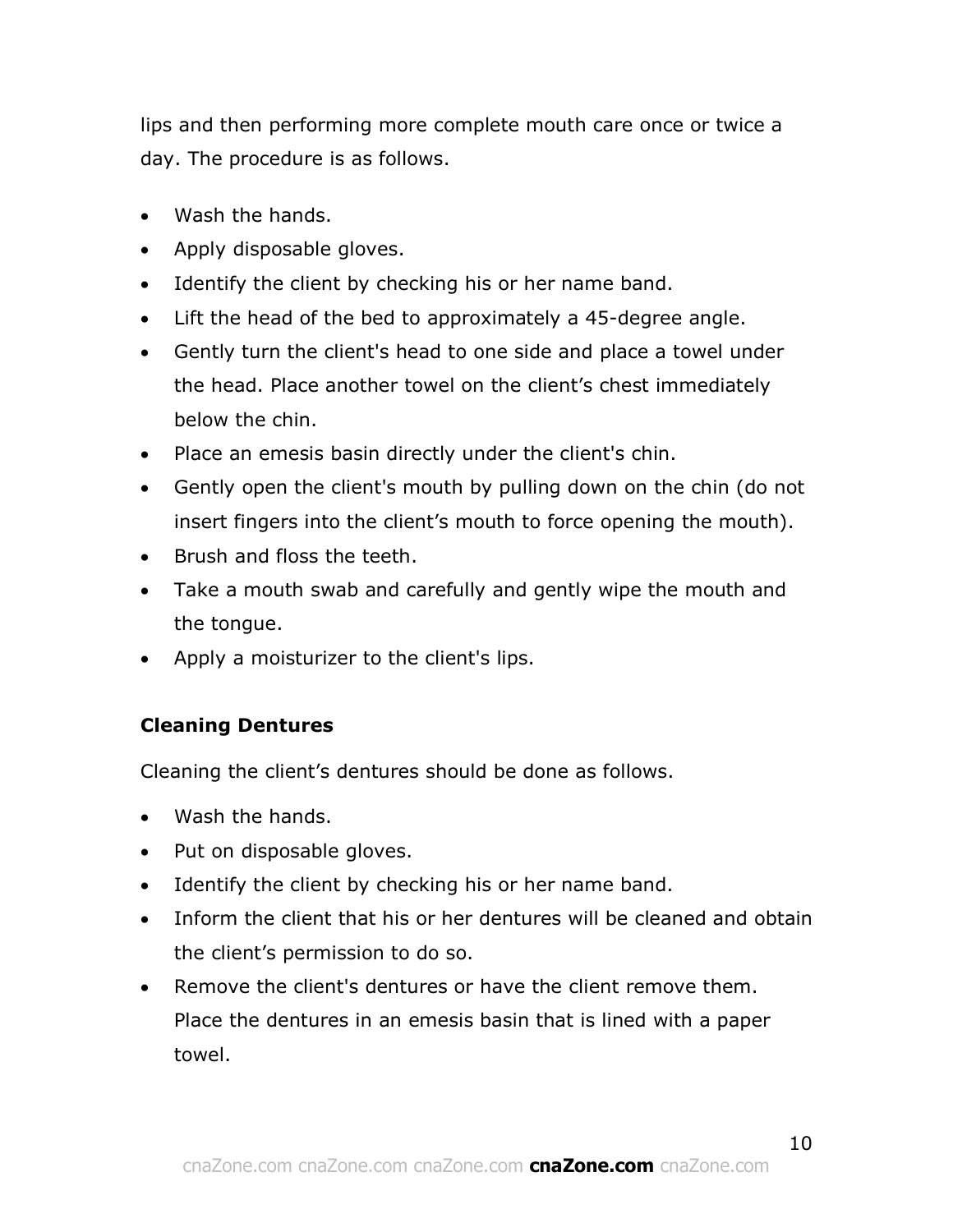- Carry the dentures to the sink. Place a towel in the sink to avoid breaking the dentures if accidentally dropped.
- Use toothpaste or denture cleaner and clean all denture surfaces.
- Rinse the dentures with cool running water.
- Fill the denture cup with water, mouthwash, or a denture solution and place the dentures in the client's denture cup.
- Return the dentures to the client or put them in an appropriate place.

When cleaning dentures, the CNA should always remember to place a towel or something soft in the sink or over the surface the dentures are being cleaned on. Dentures are expensive and it takes time to replace them, and in the interim the client's nutrition and quality of life suffers while the dentures are missing.

# **Personal Hygiene And Skin Care**

Not all clients will need special attention and assistance with personal hygiene and skin care but there are two specific client populations who generally need support to maintain their hygiene and skin health, which includes immobile and elderly individuals. Understanding the anatomy of the skin is important for knowing why immobile and elderly clients cannot move and need special attention and assistance with body hygiene and skin care.

# **Anatomy of the Skin**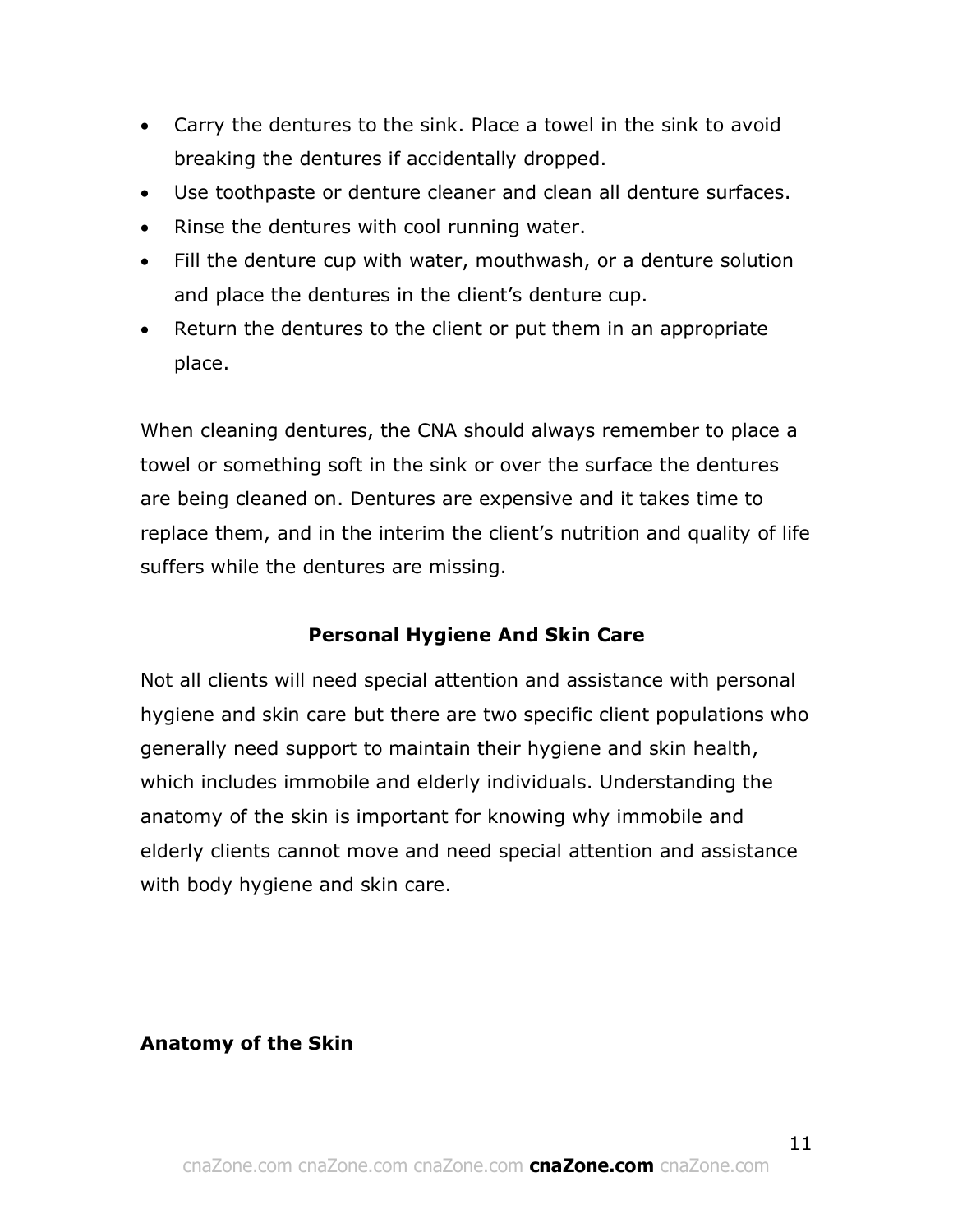The skin is the largest organ in the body, and it is comprised of three layers. The *epidermis* is the outer layer. It is very thin, only 0.05 mm, although in some areas, such as the soles of the feet, the epidermis will be thicker.

The epidermis has many important functions and the most important is to prevent bacteria, viruses, and other pathogens from entering the bloodstream and deeper tissues. The cells of the epidermis are densely and tightly aligned and because of this the epidermis forms a physical barrier that is the body's first line of defense against infection. The epidermis also contains cells of the immune system and it controls the amount of water that people lose to the environment.

Finally, the epidermis is the layer of skin that holds the pigmentation that gives skin tone. There are no blood vessels in the epidermis; it receives its blood supply from the dermis.

The second layer of skin is called the *dermis*. The dermis is considerably thicker than the epidermis and it contains many important structures. The dermis is where the connective tissue of the skin is located; connective tissue is a tough, fibrous material that gives the skin its tone and resiliency. The dermis also contains many blood vessels, hair follicles, sebaceous glands that make skin oils, sweat glands, and sensory receptors for touch and heat.

The third and final layer of the skin is the *subcutaneous* tissue, more commonly called fat. Subcutaneous tissue is distributed through the body; some places have a thick subcutaneous layer while in other areas the subcutaneous layer is very thin. Most of the subcutaneous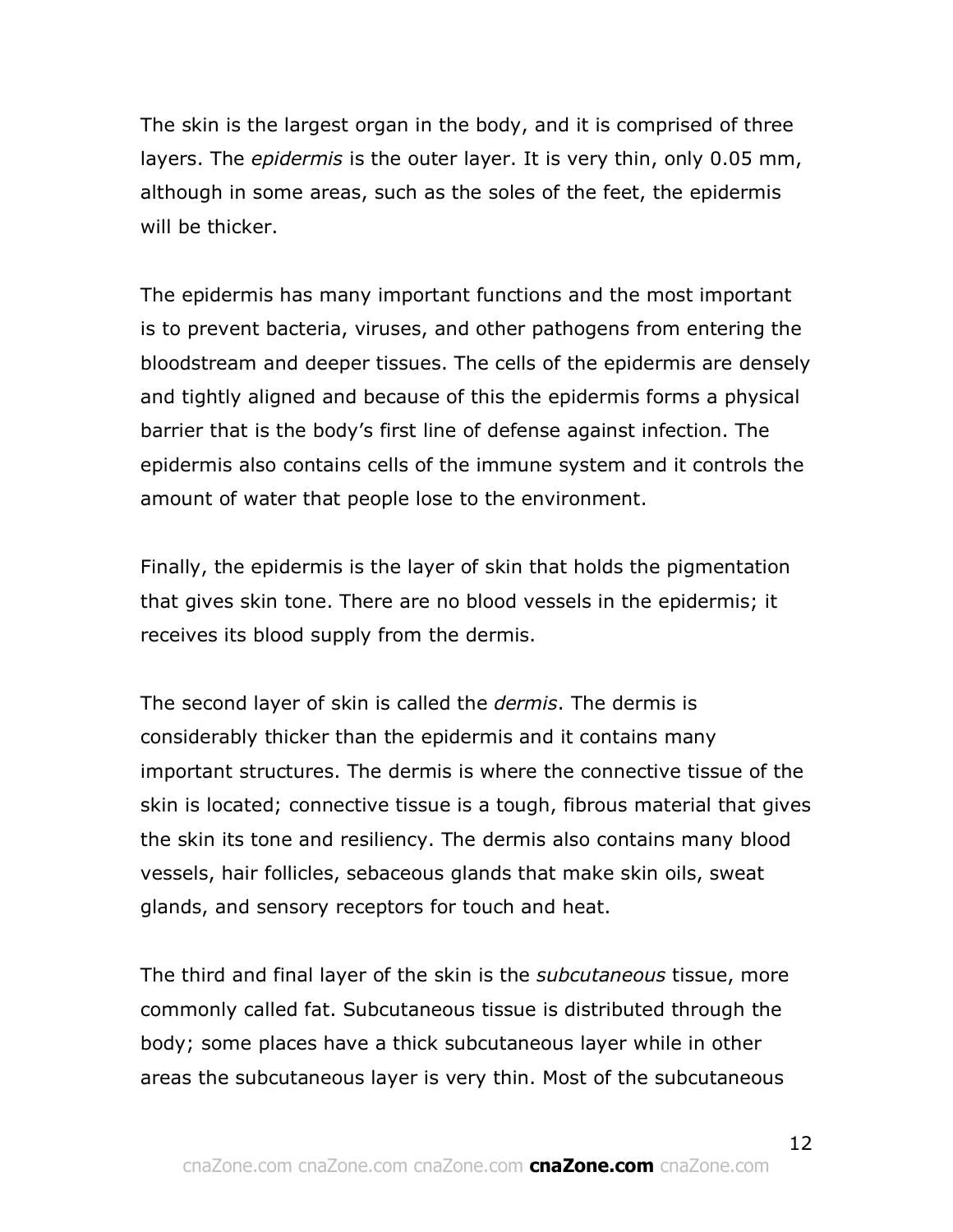tissue acts as a protective padding but it also provides a layer of insulation that keeps people warm and preserves body heat.

### **Skin Changes in Immobile and Elderly Clients**

A person's skin changes as he or she grows older. The epidermis becomes thinner, more fragile, and more susceptible to injury. The connective tissue that gives the skin its strength and elasticity becomes weaker so the skin becomes weaker.

A person loses subcutaneous tissue as he or she ages. Because subcutaneous tissue preserves body heat, older people are more likely to suffer from the cold. With age, blood vessels become weaker and more prone to breaking. The sebaceous glands in the skin produce less oil so the skin becomes drier, making the skin more susceptible to injury.

Finally, the sweat glands produce less sweat so an older person is more likely to become overheated. It is important to be aware of these changes when providing hygiene care for an elderly client. Clients who are immobile are dependent on caregivers for body hygiene and skin care and they are obviously at risk for skin breakdown and ulcers.

### **Essentials of Personal Hygiene and Skin Care**

Personal hygiene and skin care should be performed every day and some clients will need attention to personal hygiene and skin care several times during the course of a day. Personal hygiene and skin care have many beneficial effects. They help the client relax, they eliminate body odors, they help prevent skin breakdown, and they can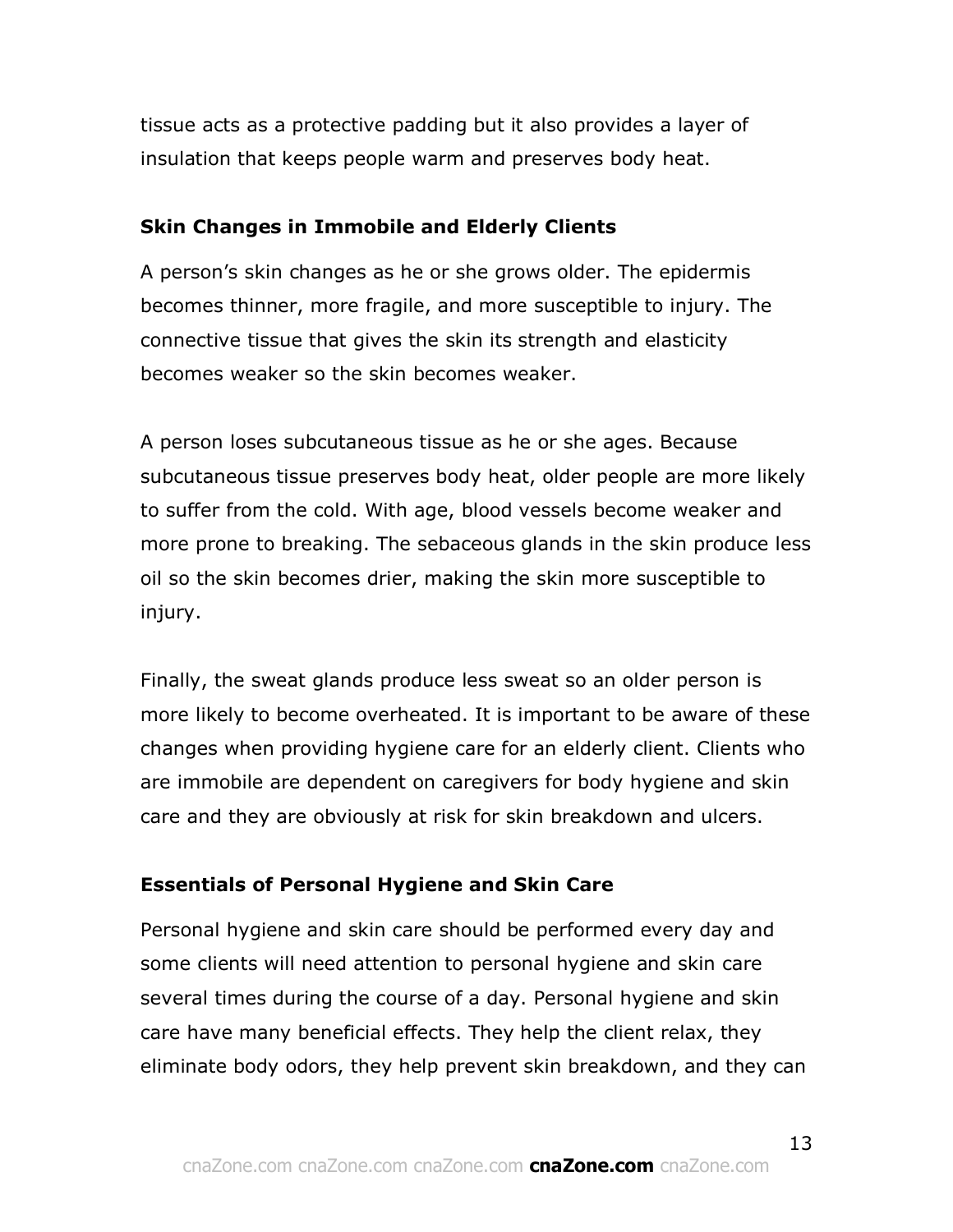stimulate the circulation. Being clean and having good personal hygiene also promotes dignity and self-respect.

Personal hygiene and skin care responsibilities of a CNA when caring for a patient includes: skin inspection, giving/assisting with a bath, providing perineal care, washing the hair, shaving, and caring for the nails.

### **Skin Assessment**

Assessment of a client's skin is quick and simple. It should be done before assisting or providing body hygiene and skin care, but a full assessment typically is only needed once a day. The two techniques used during skin assessment are 1) inspection and 2) palpation.

First, the CNA should carefully and systematically inspect at the client's skin. Normal skin should be intact (no open areas) and there should be no bruises. The CNA should look for any areas that appear swollen, especially the ankles, feet, and hands. The elbows, the back of the head, the heels, the hips, and the area at the base of the spine should be inspected for redness, which is the first sign of a pressure ulcer. Inspecting a client for early signs of pressure ulcers is necessary for all elderly individuals since they may be less active and may have thinner-than-normal skin, but it is especially important for clients who are immobile.

If the client has diabetes, the CNA should pay special attention to the client's ankles, feet and the areas around the toenails. Poor circulation and nerve damage are common complications of diabetes and diabetic clients can easily develop ulcers and infections in the lower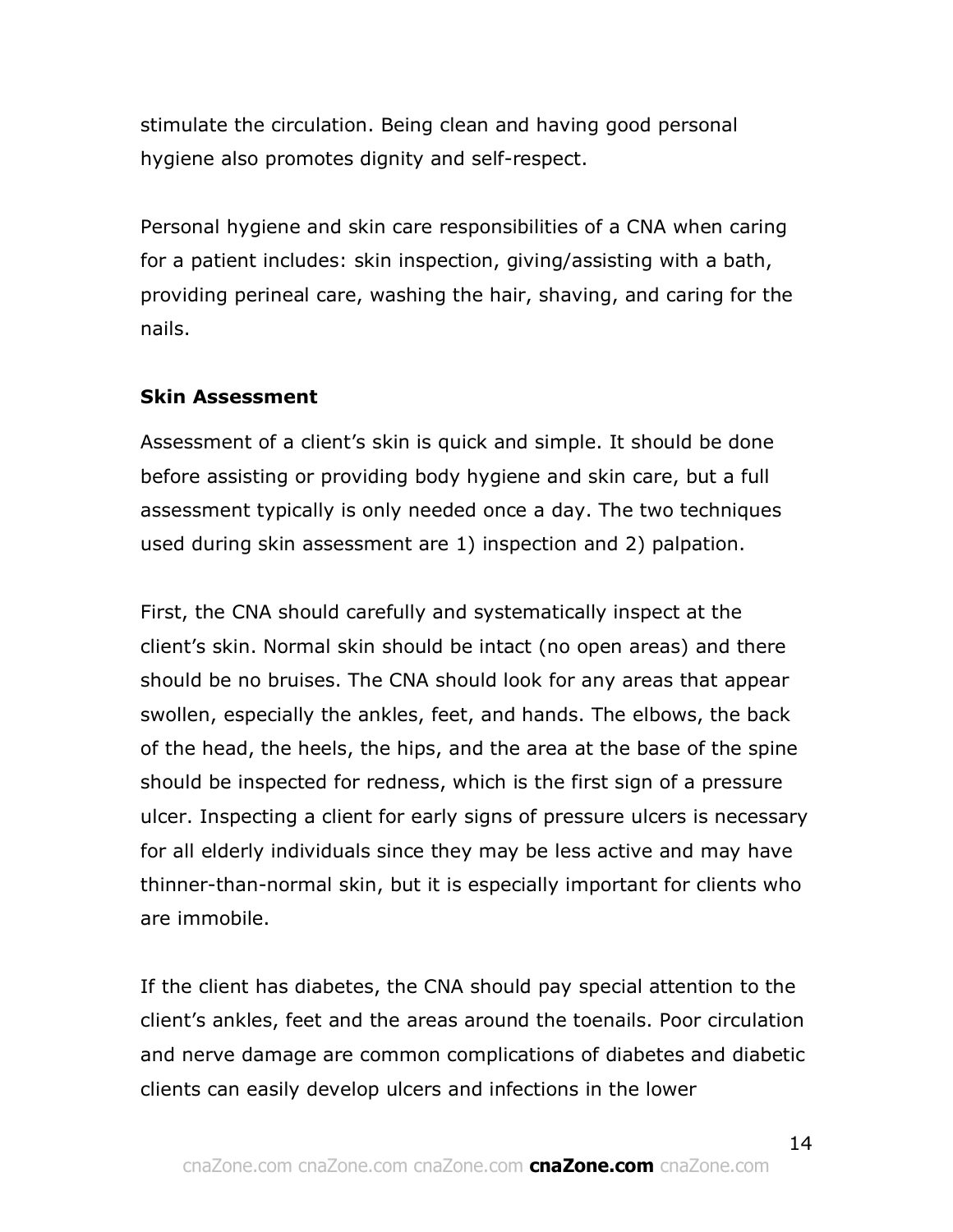extremities. If the client has diabetes and there are signs of infection in the ankles, feet, or nail beds around the toes, the CNA should notify an immediate supervisor as soon as possible.

Palpation can be performed separately or while inspecting the client's skin and it is best done when not wearing gloves. Palpation, like inspection, should be systematic. The hands should always be washed first and when the inspection is finished. Starting at the head or the toes, gently touch the skin. Take note of parts of the body that seem unusually cold or hot to the touch. The CNA should also determine if there are any areas that are swollen or painful.

### **Bathing The Client**

Depending on the client's situation and medical conditions, daily bathing can be in the form of a shower, a tub bath, a partial bed bath, or a complete bed bath. During bathing of the client, the CNA should observe the client's skin for any unusual marks, red areas, breakdowns, rashes, *etc.* The CNA should not cut or trim the client's fingernails or toenails unless specifically instructed to do so. Many clients who require assistance for bathing will become chilled easily, and keeping the patient warm and comfortable should be kept in mind. Client comfort should also include attending to the toileting needs of the client before bathing is started. The clinician should always be mindful of the client's need for privacy and dignity.

Helping the client with a shower, tub bath, and partial bed bath will not be discussed here. These procedures are less complicated than providing a complete bed bath, and a CNA can easily perform them by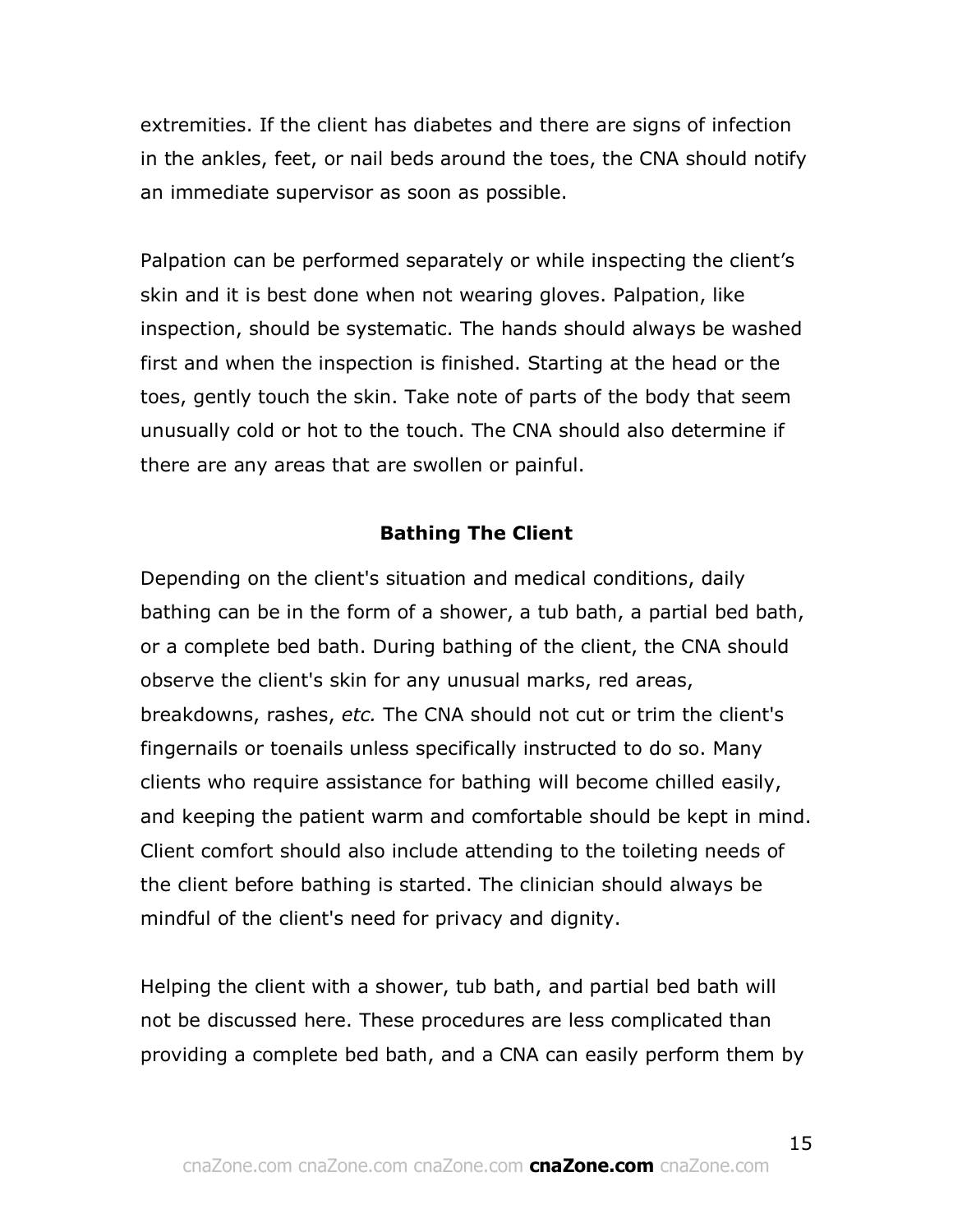using the basic instructions for a complete bed bath, which is discussed in the next section.

How often a client bathes will depend on several factors but clients who need a complete bed bath should be washed every day. Other clients may need to be washed several times a day, *i.e.*, a client who has a fever and is sweating often.

# **Complete Bed Bath**

The procedure for a complete bed bath is not complicated but it does require planning to perform the procedure in an efficient and organized manner.

- Wash the hands.
- Apply disposable gloves.
- Identify the client by checking his or her name band.
- Make sure that the client's privacy is protected; close the door or draw the curtains around the bed.
- Position the bed so that the client is flat, if this is allowed. Some clients need to have the head of the bed elevated and not all clients can tolerate being completely flat, so each situation should be assessed individually.
- Cover the client with a bath blanket.
- Remove the client's clothing and any jewelry. Place the jewelry in a safe place. Removing the jewelry will prevent it from catching on the washcloth, which could injure the client or damage the jewelry.
- Use warm, not hot water. The best temperature is 115°F, 46.1°C.
- Using a washcloth and soap, wash, rinse, and dry the body in sections.
- Start at the face and head and move down the body.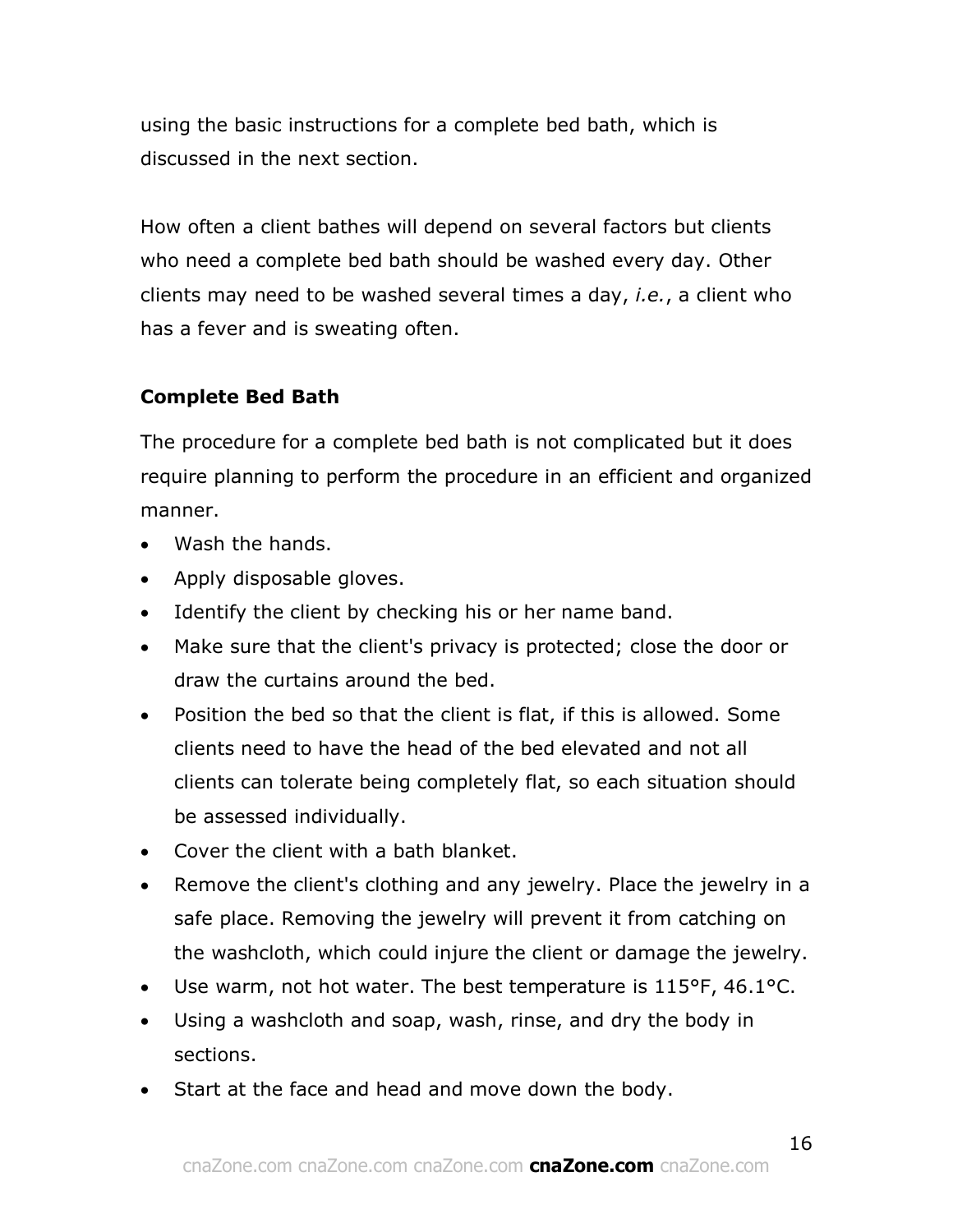- When one section of the body has been washed then cover that area with a dry towel or a section of the bath blanket.
- Change the water as needed.

It is very important to always wash, rinse, and dry the body in sections. This preserves the client's modesty, keeps the procedure organized, prevents unnecessary exposure, and keeps the client warm.

Once the bath has been finished, the client's hair should be combed or brushed, the client's jewelry returned, and the client positioned comfortably with the call light within reach. The linen and the gloves should be discarded in the appropriate receptacles, and the CNA should document what has been done. The CNA should not forget to include any important observations about the condition of the client's skin.

# **Perineal Care**

The perineum is the area of the body around the external genitals and the rectum. This area of the body requires special attention. It is less exposed to the air and it can be exposed to urine, feces, and secretions. Because of those issues the area is often moist and irritation and skin breakdown are possibilities.

Providing perineal care can be a bit stressful for the client and for the CNA. Issues of modesty, privacy, and embarrassment often arise. The best way to handle these issues is to realize that providing this care is part of the CNAs responsibilities, and it is an important part of the client's personal hygiene and health.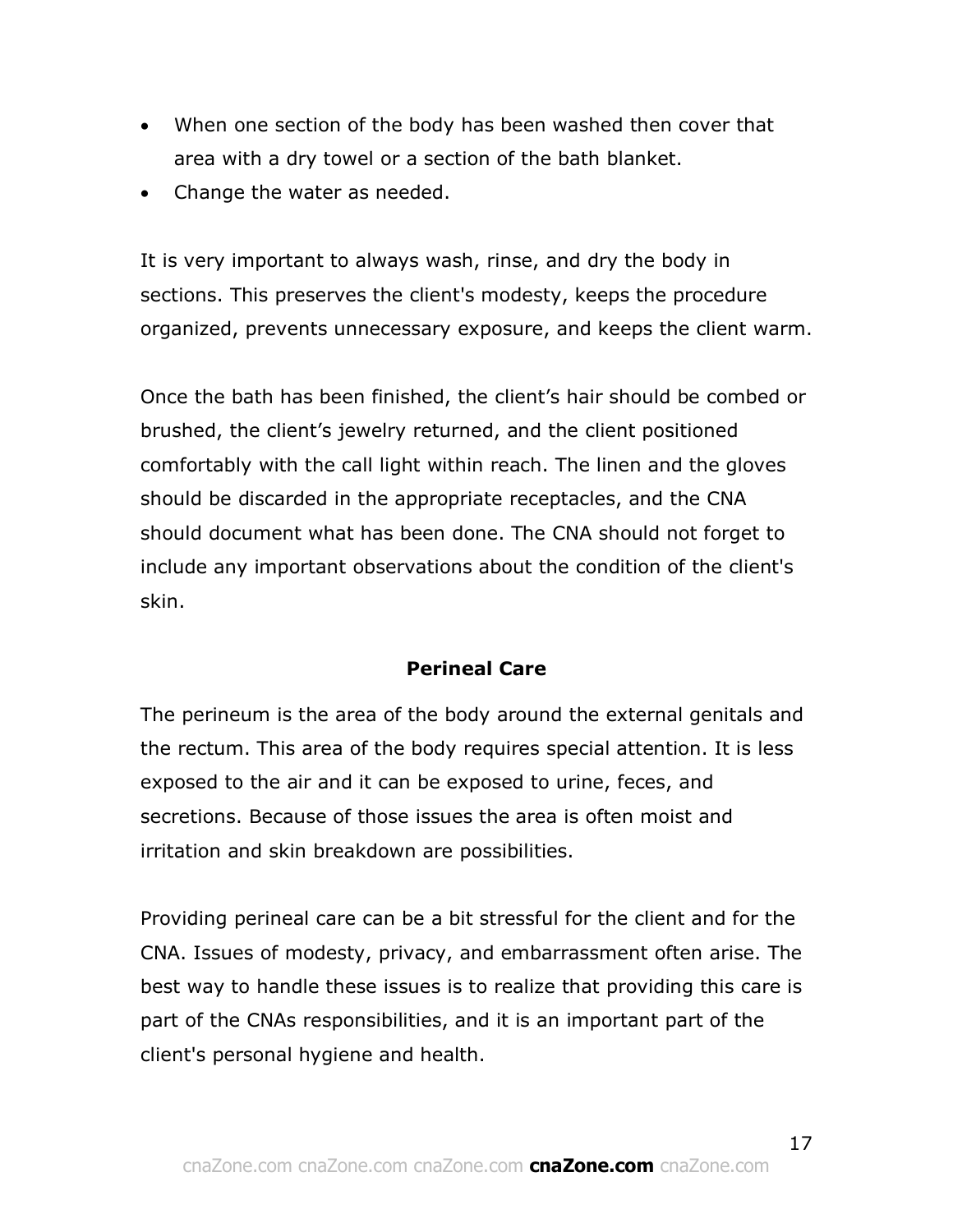If the CNA is concerned about how the client will react, the CNA can simply ask the client how to best make the procedure comfortable. The CNA should reassure the client that every effort will be made to preserve modesty. The procedure is listed below.

- Wash the hands.
- Apply disposable gloves.
- Identify the client by checking his or her name band.
- Ask the client if he or she needs to use the bathroom.
- Make sure that the client's privacy is protected; close the door or draw the curtains around the bed.
- Use warm, not hot water. The best temperature is 115°F, 46.1°C.
- Cover the client with a bath blanket.
- Place a moisture-absorbent bed protector under the client's hips.
- Ask the client to flex the knees and separate the legs. If the client cannot do this, you may need an assistant or you may need to use pillows for support.
- Take the bath blanket back and expose the perineal area.

When providing perineal care for women, use a washcloth with soap and gently wash down from front to back - once - then rinse and dry. Separate the labia and repeat this process.

When providing perineal care for men, use a washcloth with soap, hold the penis in one hand, and gently wash it from the meatus to the base of the penis; rinse and dry. If the client is uncircumcised, gently retract the foreskin and wash in the same way. Wash the scrotum; rinse and dry.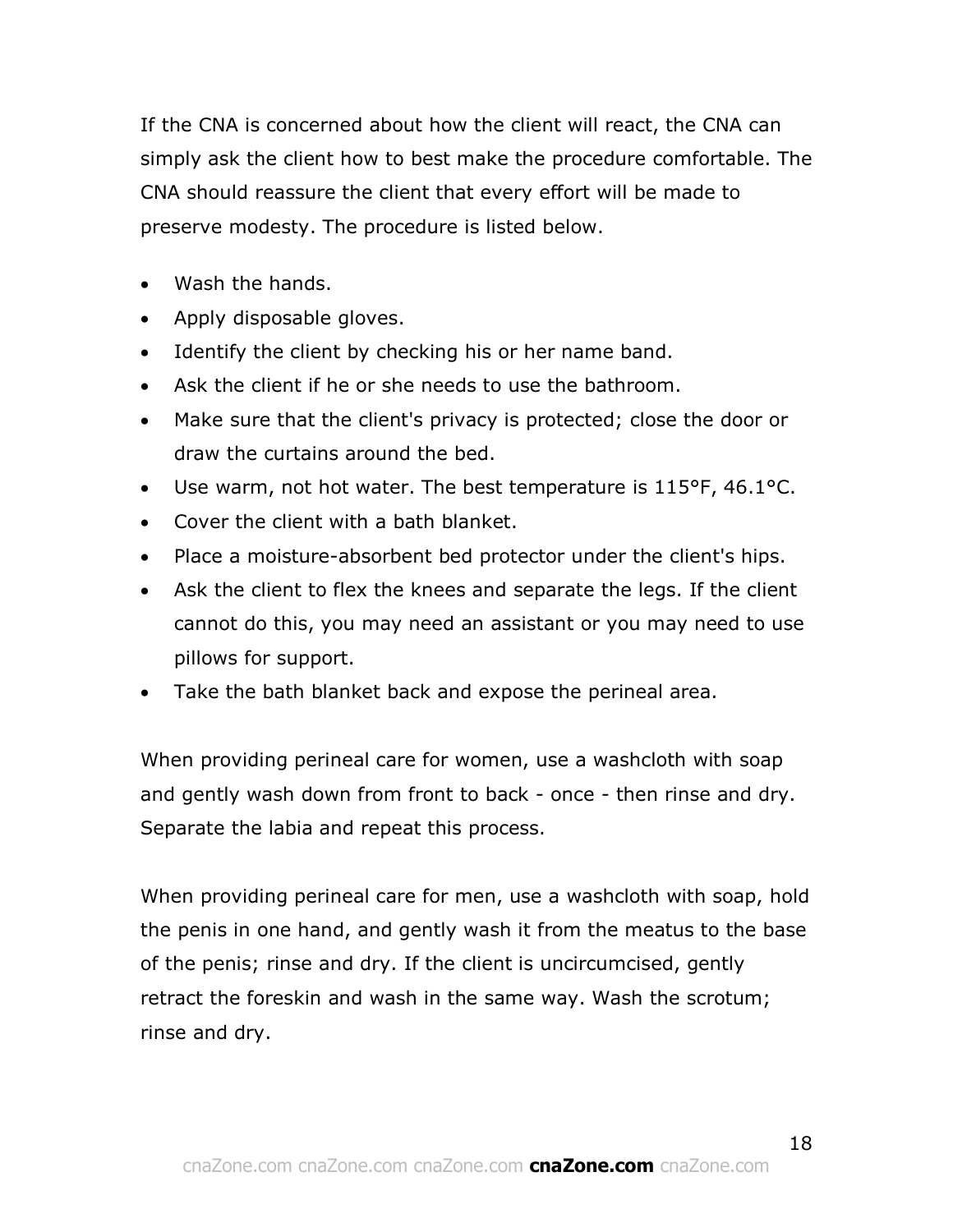For men and women, the next step is to wash the rectal area. Instruct the client to turn on his or her side. If this is not possible, use a small pillow or a folded blanket placed under the client's hips. Pull back the bath blanket and expose the rectal area. Use a washcloth and soap and gently wash the area; move from the front (perineum) to the back (coccyx). Rinse and dry.

Once finished, the CNA should position the client comfortably with the call light within reach. The linen and the gloves should be discarded in the proper receptacles. The procedure should be documented, including important observations about the condition of the skin in the perineal area.

# **Hair, Shaving, and Nail Care**

Hair and nail cleanliness and shaving are aspects of body hygiene and skin care that are generally simple to perform. They are important tasks related to a client's personal hygiene.

# *Hair Washing*

Washing the hair does not need to be done every day. The client's chart should be reviewed for specific instructions or an immediate supervisor consulted on how often this should be done. The procedure includes:

- Wash the hands.
- Apply disposable gloves.
- Identify the client by checking his or her name band.
- Use warm, not hot water. The best temperature is 115°F, 46.1°C.
- Position the client so that his or her head is as close to the edge of the bed as is safe and practical.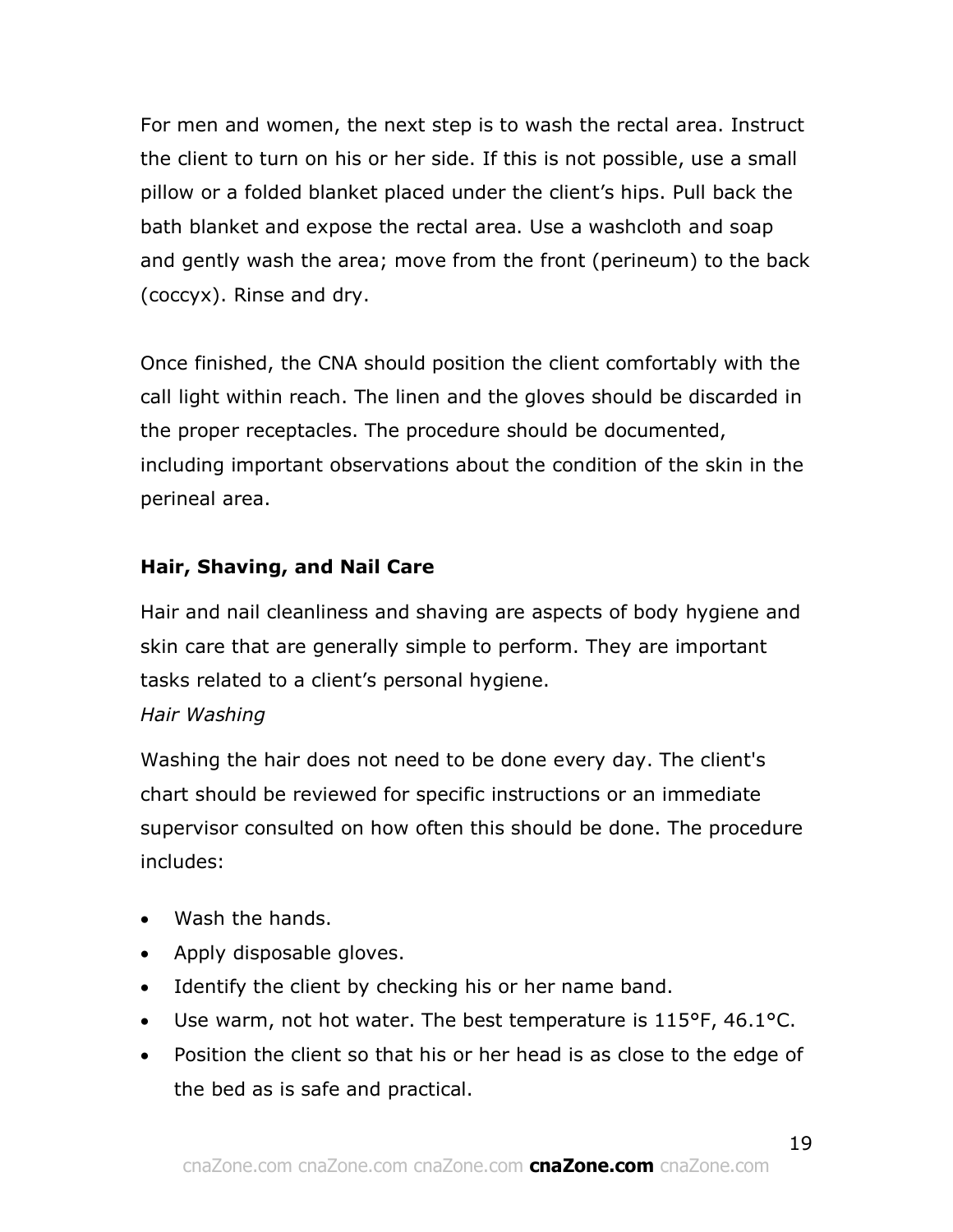- Place a towel or small pillow underneath the client's shoulder blades.
- Place a waterproof bed protector underneath the client's head and shoulders.
- Place a slightly damp washcloth over the client's eyes.
- Position a basin underneath the client's head to capture the water and shampoo.
- Wet the hair thoroughly, apply the shampoo, and then rinse it off. Using a small amount of water will help with hair drying. Dry the hair with a towel.

Some people recommend placing cotton in a client's ears when shampooing the hair. Check with a supervisor before using this procedure.

# *Shaving*

Shaving can be done every day, or when the client wants it to be done. It can be done using an electric razor or a safety razor. The CNA should follow this procedure if using a safety razor.

- Wash the hands.
- Apply disposable gloves.
- Identify the client by checking his or her name band.
- Use warm, not hot water. The specific temperature is not important; simply make sure that it is comfortable to touch.
- Spread a towel across the client's chest and tuck it up under the chin.
- Moisten the client's face using a washcloth and water.
- Spread shaving cream on the client's face.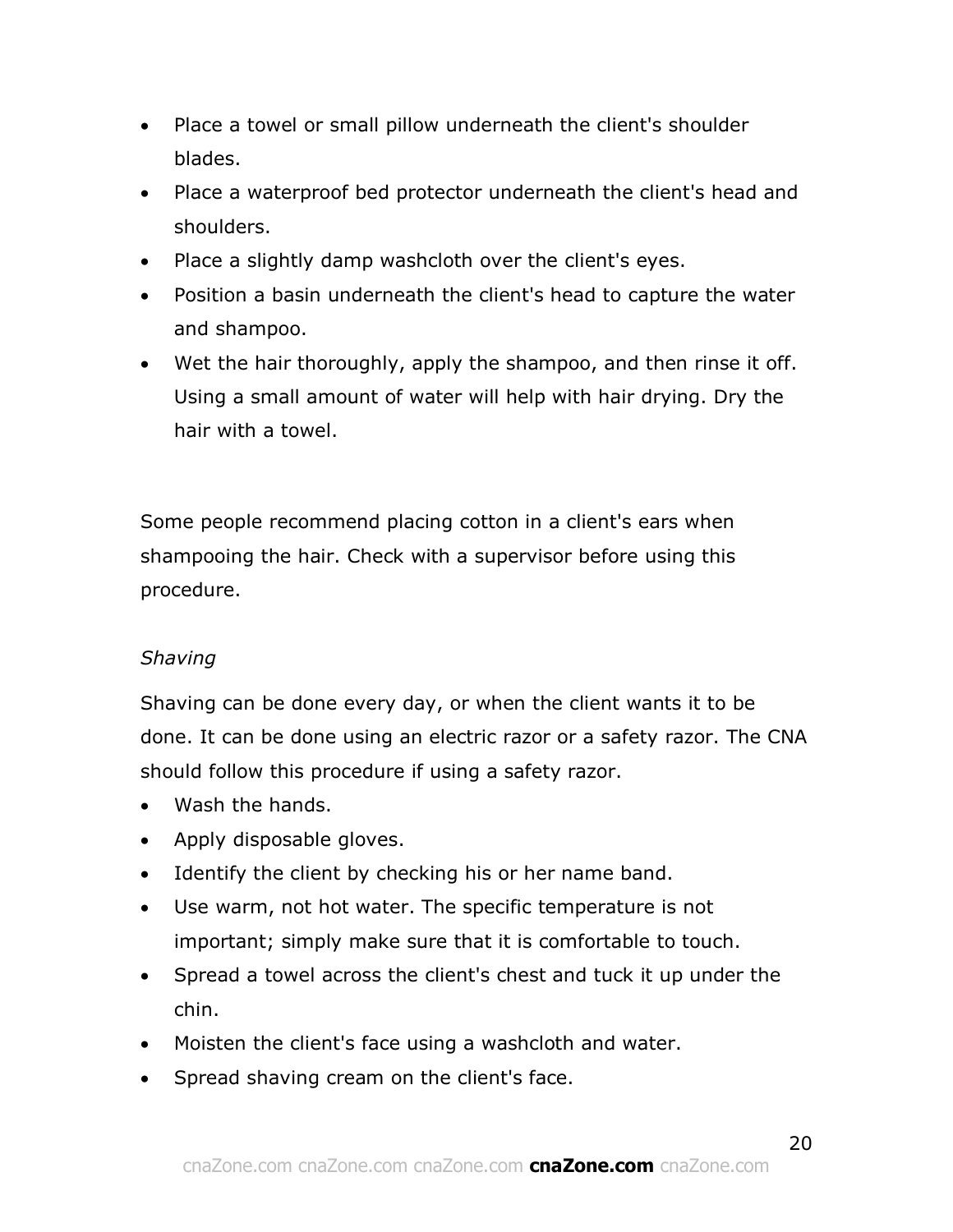- Hold the skin with the fingers of one hand so that it is tight and then move the razor in the same direction that the hair grows.
- Rinse the razor often. When finished, wash the skin with a washcloth and water.
- If the client is cut during shaving, make sure this fact is documented report it to an immediate supervisor.

The CNA should always check before using a safety razor to shave a client. It might be contraindicated for clients with certain medical conditions or who take certain medications such as blood thinners.

# *Nail Care*

Trimming fingernails can be done using ordinary care and precautions but trimming toenails should only be done if it is specifically allowed by the healthcare facility; it is *not* a routine part of skin care. Cutting the toenails can be hazardous. Clients with diabetes may have poor circulation in their feet. With poor circulation, cuts can easily get infected.

A client with diabetes may also have nerve damage to his or her extremities. In these cases, the client may not feel pain or swelling caused by cuts or an infection.

# **Elimination Needs And Skin Care**

There are a variety of reasons why a client may be confined to bed, but if the client is unable to walk (ambulate) or is not allowed to leave the bed, he or she will need to use a urinal or a bedpan when the need arises to urinate or defecate. In these situations, assisting the client with elimination is one of the CNA responsibilities.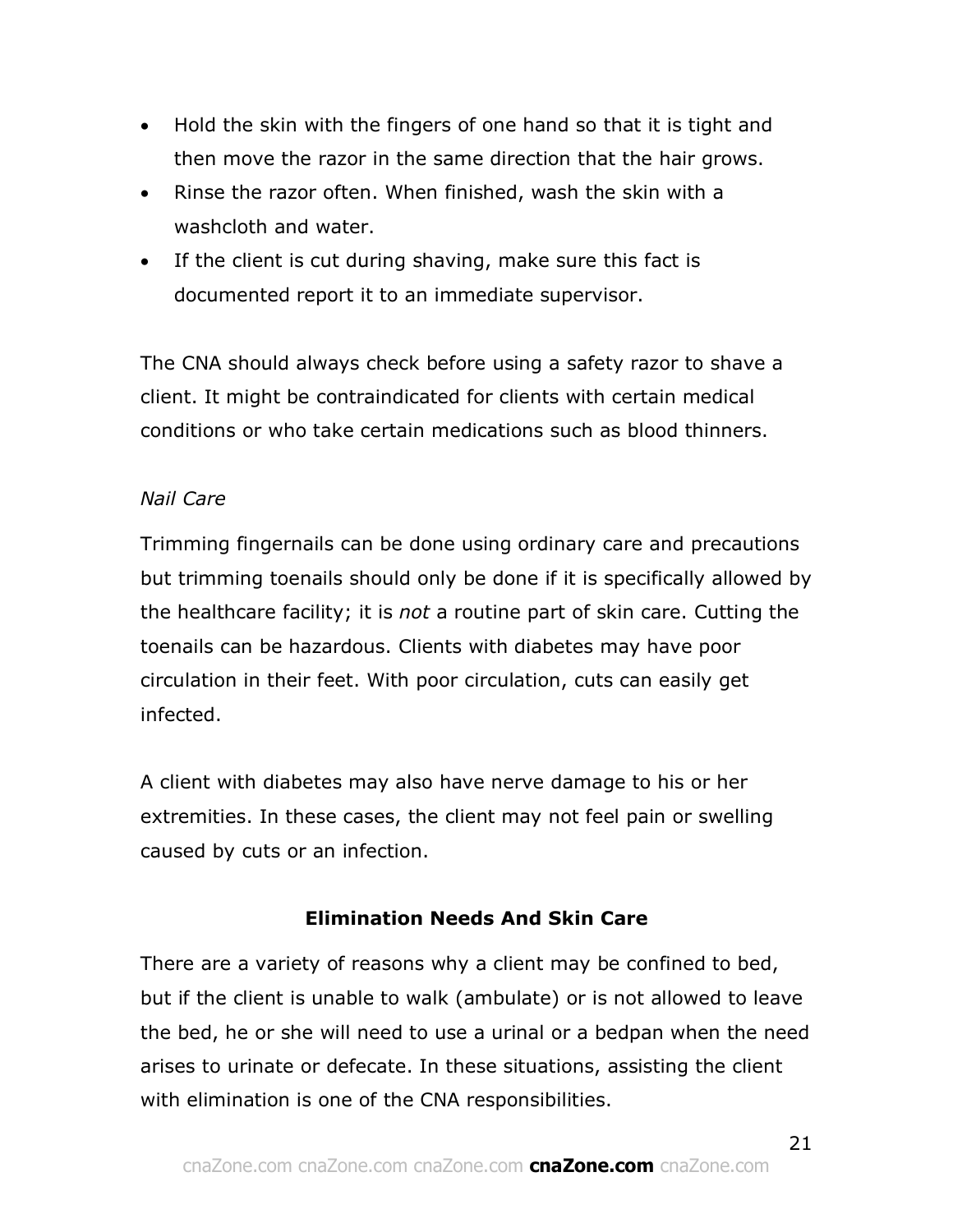If a male client needs to urinate, the procedure is as follows.

- Wash the hands.
- Apply disposable gloves, and offer the client the urinal, and place the call light within reach. If the client is unable to hold the urinal himself then simply place the penis inside the urinal and position it so that there will be no spills. For some clients, it is advisable to place a waterproof bed protector under the urinal. Dispose of the gloves and leave the room.
- When the client signals that he is finished, put on disposable gloves and retrieve the urinal. If he cannot signal, wait an appropriate period of time and then return.
- If the client is able to answer, ask him or her if there was any difficulty in urinating or passing the stool. If yes, make sure an immediate supervisor is notified.
- Carefully measure and record the output. If the urine is excessively cloudy or there is blood in the urine, notify a supervisor. Dispose of the urine in the appropriate place.

If a female client needs to urinate or defecate or a male client needs to defecate they will need to use a bedpan.

- Wash the hands and apply disposable gloves.
- Have the client raise his or her hips, and slide a waterproof bed protector and the bedpan underneath the client.
- If the client cannot lift his or her hips, then the CNA will need to provide assistance. The client can also be asked to roll to one side, the bedpan placed against the back and buttocks, and the client asked to roll back. If the client is unable to move at all then the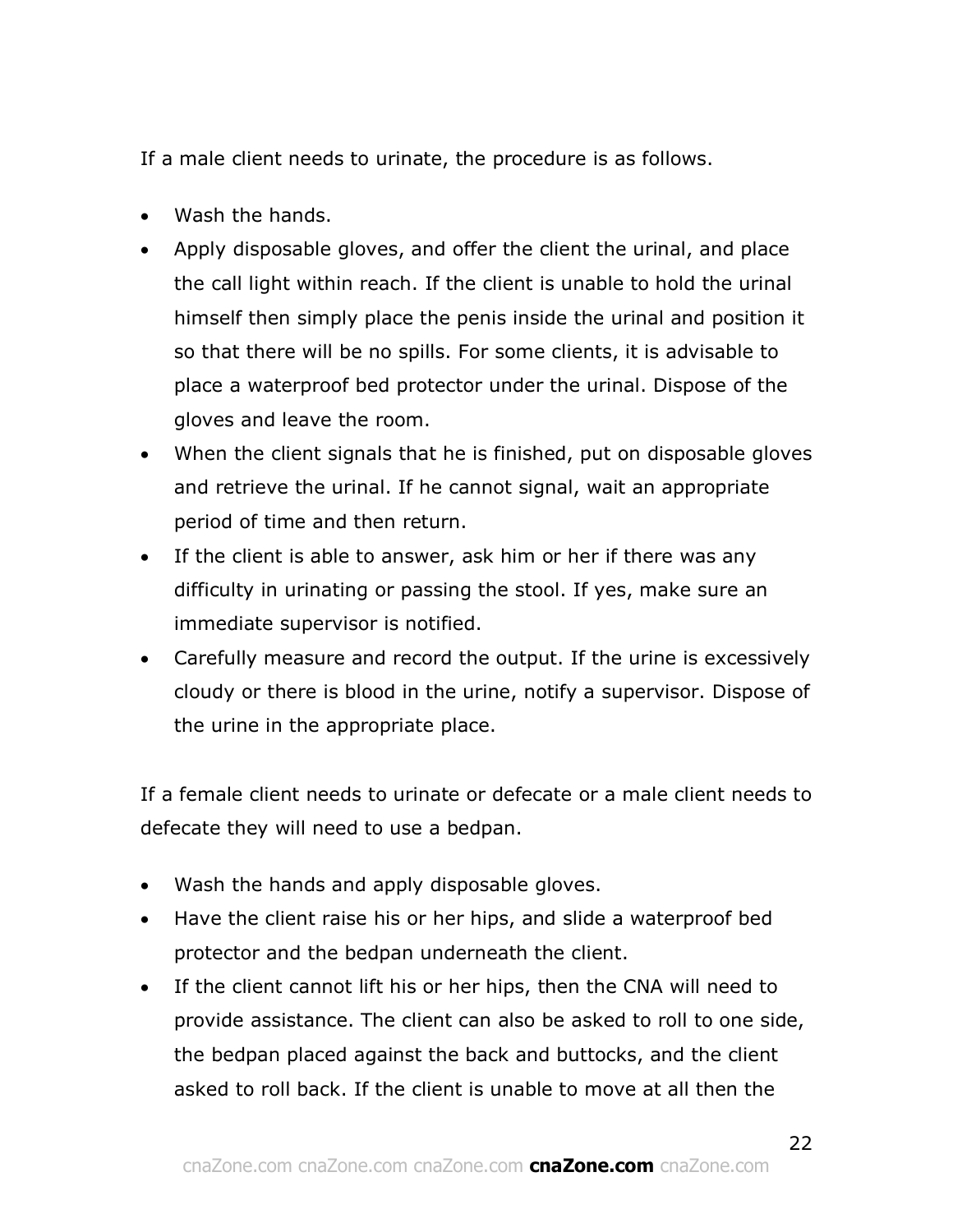CNA will have to do this for the client, but it is preferable to have help. Place the call light within reach. Remove the gloves and dispose of them.

- If the client is unable to use the call light, wait an appropriate length of time and then return. If he or she can use the call light then when the client signals, apply new gloves, remove the bedpan, cover it, and then clean the client if he or she is unable to do so.
- If the client is able to answer, ask him or her if there was any difficulty in urinating or passing the stool. If the patient confirms difficulty, a supervisor should be notified.
- Carefully measure and record the urine output. Document any unusual observations about the appearance of the urine or the stool. Discard the urine and feces in the appropriate place.

### **Summary**

Assisting with or providing personal hygiene and skin care are important responsibilities of the CNA. Responding to these client care needs will help clients maintain a sense of dignity and safety. It will also help maintain their health.

Personal hygiene and skin care involves assisting the client with elimination needs, assessment of the skin using inspection and palpation, perineal care and bathing the client, hair and nail care. The need for each of these will depend on the client's activity level and state of health. None of these are complicated, but certain hygiene practices, such as nail care, should only be done if specifically allowed by the workplace. Medical conditions such as diabetes requires close inspection of the lower extremities. When a complication arises, such